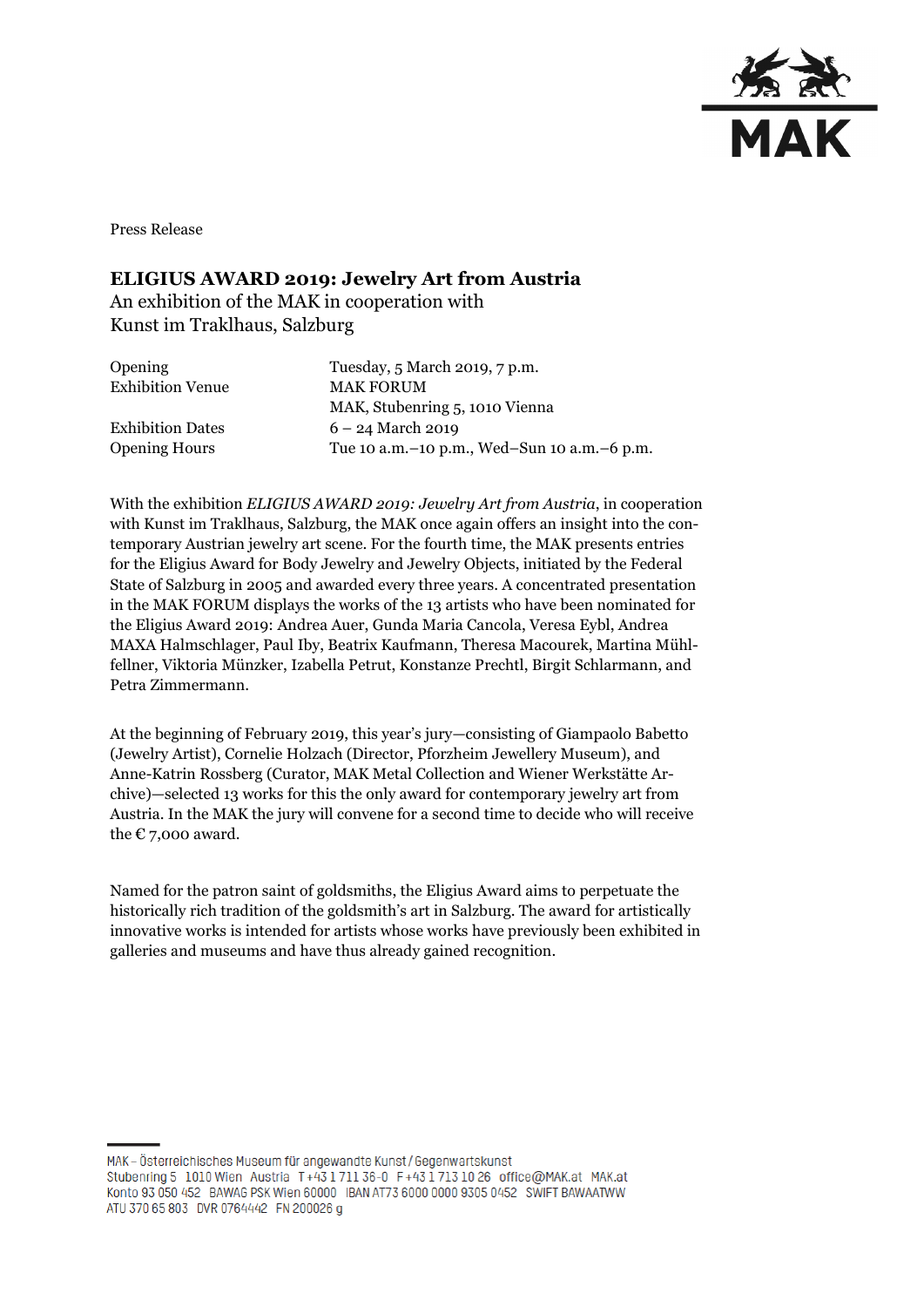

With twelve female finalists, this year works by women clearly predominate. The entries nominated for the Eligius Award 2019 are distinguished by a broad spectrum of artistic approaches:

**Andrea Auer**, known for her jewelry pieces fashioned out of electrical cable, presents two black necklaces made of Bakelite and an old telephone receiver, into whose now defunct apertures a glass stone and shotgun pellets have been set.

To mark her workshop's 25th anniversary, **Gunda Maria Cancola** has created a series of jewelry pieces that echo color photographs.

**Veresa Ebyl** perplexes us with buttons whose "pearls" are photographed against a white background.

The series *Giuggiole* (2018) by **Andrea MAXA Halmschlager** forms casts of berry seeds, old lace, and latex into green and blue brooches.

**Paul Iby** too creates necklaces in intensive reds fashioned from plastic and copper ready-mades.

**Beatrix Kaufmann** creates large brooches from Gablonz jewelry elements, drawings, and pieces of worm-eaten wood. Her *verspielt* [playful] series consists of enameled surfaces accentuated by balls of wool.

**Theresa Macourek** is inspired by historical drawings in creating her brooches and pendants of etched silver with their representations of fantastic animals and miniaturized symbols.

The necklaces created by **Martina Mühlfelder** consist of fine monochrome materials worked onto silver and gold platelets.

**Viktoria Münzker** combines glass elements, plastics, porcelain scraps, and wood to create colorful badges that suggest a new interpretation of Art Nouveau.

In a very personal work by **Izabella Petrut**—her series *A Love Story*—she knots together shoe laces and rollerblade parts to form necklaces and brooches, which she then colors gray, blue, and white.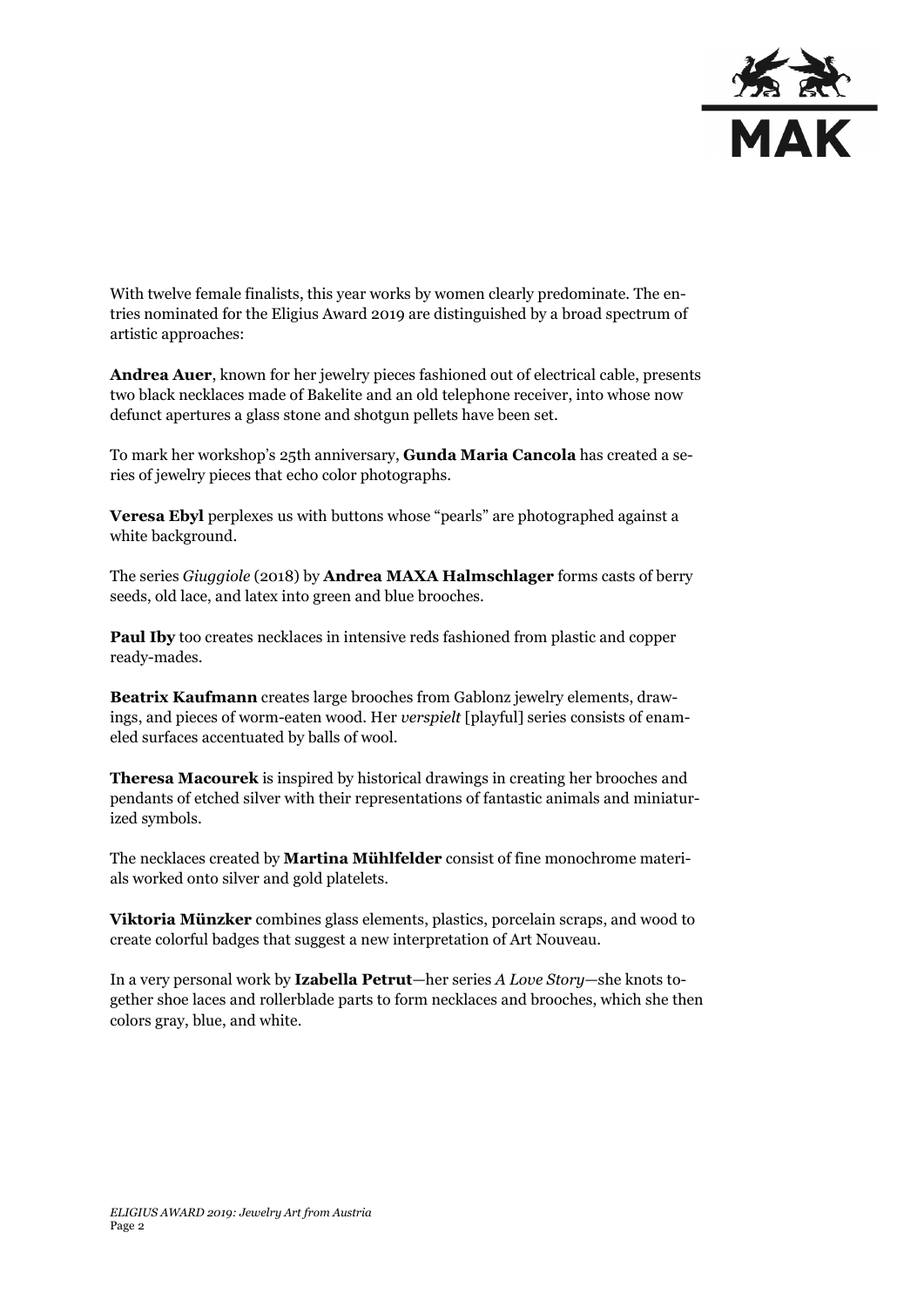

**Konstanze Prechtel** constructs dice out of thin wood, using them to create long necklaces. The cloth-covered elements display a fascinating range of pastel colors.

**Birgit Schlarmann** sews brightly colored brooches and rings out of wool, silk, and glass pearls, whose naively decorative effect is in contrast to their "wild" design.

**Petra Zimmermann** works with (fashion) jewelry fragments and bag clasps, from which she creates brooches and rings, as well as more recently with maxims such as "vanitas vanitatum et omnia vanitas" that she works into necklaces.

Following the presentation in the MAK, Kunst im Traklhaus in Salzburg will be presenting an extended version of the exhibition from 17 May to 6 June 2019, which will then move to the Pforzheim Jewellery Museum in the fall.

Press photos are available for download at MAK.at/presse